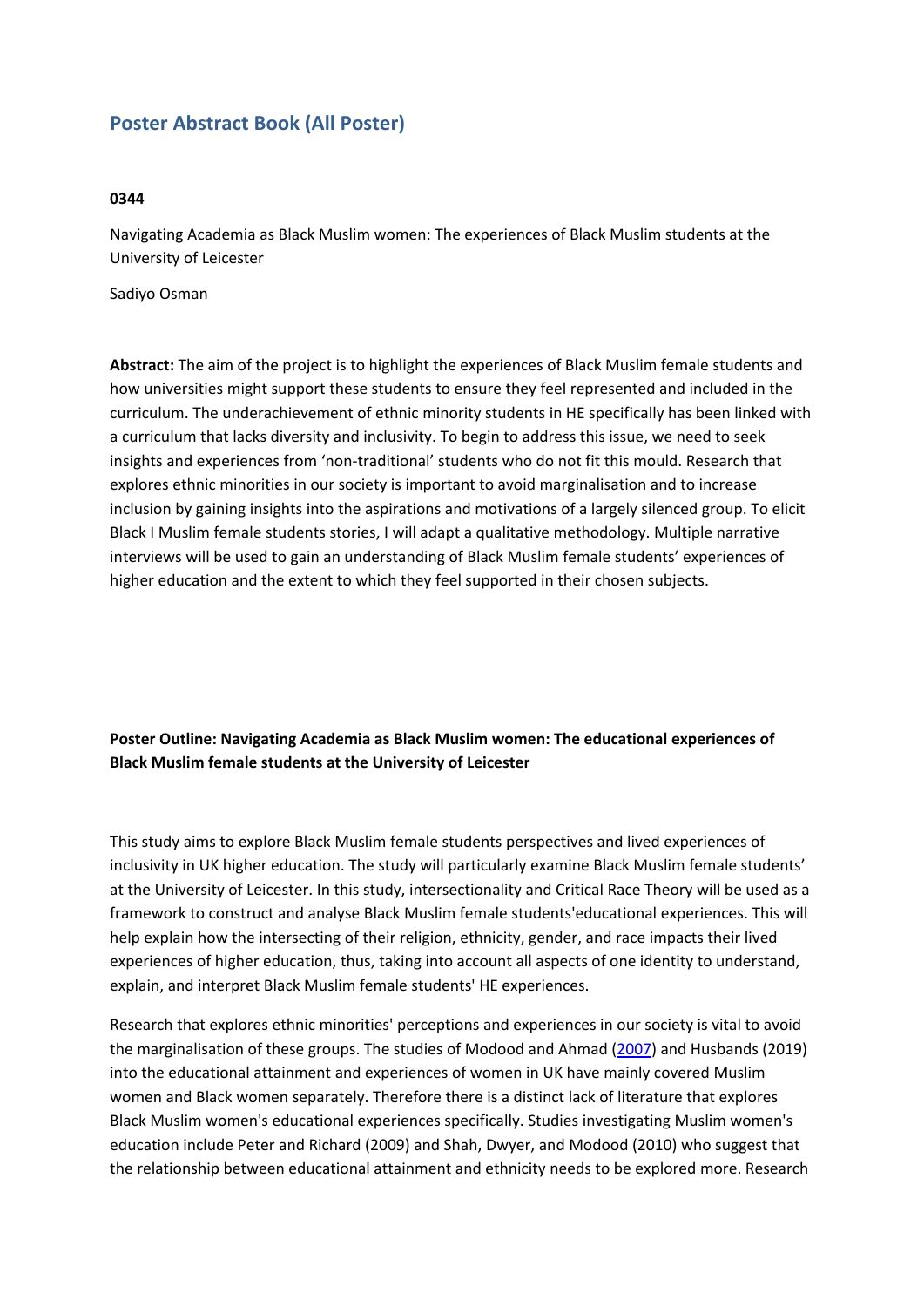into Black Muslim women in HE still remains to be underrepresented although there are now some emerging studies coming to surface. A recent study of Nurein and Iqbal (2021) investigated young Black Muslim women in UK higher education and concluded that this group have <sup>a</sup> complex intersectional identities as well as highlighting that the Black Muslim community in UK still remain to be invisible in today's society. Thus, showing the importance of further research into the marginalsisation of Black Muslim women in UK HE and beyond.

As this PhD study is currently at the data collection stage, I anticipate that the findings of the research will help open dialogue and provide quality information of <sup>a</sup> largely silenced group in UK higher education. In particularly in today's climate of the ongoing issues relating to institutional racism, lack of diversity and inclusivity in UK HE.

**Poster References:** Modood, T. and Ahmad. F. (2007 ) British Muslim Perspectives on Multiculturalism , Journal of Theory, Culture and Society 24 (2): 187 - 213

Husbands, D. 2019. Multiple Selves, Marginalised Voices: Exploring Black Female Psychology Students' Experiences of Constructing Identity in UK Higher Education. Available: [https://westminsterresearch.westminster.ac.uk/download/22cde497a592511cec9e06ed1ec81ee406](https://westminsterresearch.westminster.ac.uk/download/22cde497a592511cec9e06ed1ec81ee40677945a7b71e8d211c0de08fc3db50b/8057814/Multiple%20Selves%2C%20Marginalised%20Voices%3A%20Exploring%20Black%20Female%20Psychology%20Students%27%20Experiences%20of%20Constructing%20Identity%20in%20UK%20Higher%20Education.pdf) [77945a7b71e8d211c0de08fc3db50b/8057814/Multiple%2520Selves%252C%2520Marginalised%252](https://westminsterresearch.westminster.ac.uk/download/22cde497a592511cec9e06ed1ec81ee40677945a7b71e8d211c0de08fc3db50b/8057814/Multiple%20Selves%2C%20Marginalised%20Voices%3A%20Exploring%20Black%20Female%20Psychology%20Students%27%20Experiences%20of%20Constructing%20Identity%20in%20UK%20Higher%20Education.pdf) [0Voices%253A%2520Exploring%2520Black%2520Female%2520Psychology%2520Students%27%2520](https://westminsterresearch.westminster.ac.uk/download/22cde497a592511cec9e06ed1ec81ee40677945a7b71e8d211c0de08fc3db50b/8057814/Multiple%20Selves%2C%20Marginalised%20Voices%3A%20Exploring%20Black%20Female%20Psychology%20Students%27%20Experiences%20of%20Constructing%20Identity%20in%20UK%20Higher%20Education.pdf) [Experiences%2520of%2520Constructing%2520Identity%2520in%2520UK%2520Higher%2520Educati](https://westminsterresearch.westminster.ac.uk/download/22cde497a592511cec9e06ed1ec81ee40677945a7b71e8d211c0de08fc3db50b/8057814/Multiple%20Selves%2C%20Marginalised%20Voices%3A%20Exploring%20Black%20Female%20Psychology%20Students%27%20Experiences%20of%20Constructing%20Identity%20in%20UK%20Higher%20Education.pdf) [on.pdf](https://westminsterresearch.westminster.ac.uk/download/22cde497a592511cec9e06ed1ec81ee40677945a7b71e8d211c0de08fc3db50b/8057814/Multiple%20Selves%2C%20Marginalised%20Voices%3A%20Exploring%20Black%20Female%20Psychology%20Students%27%20Experiences%20of%20Constructing%20Identity%20in%20UK%20Higher%20Education.pdf) . [Accessed 7<sup>th</sup> of July 2021]

Tyrer , D & Ahmed,F. (2006) Muslim women and higher education identities, experiences and prospects. Available: [http://image.guardian.co.uk/sys](http://image.guardian.co.uk/sys-files/Education/documents/2006/08/02/muslimwomen.pdf)[files/Education/documents/2006/08/02/muslimwomen.pdf](http://image.guardian.co.uk/sys-files/Education/documents/2006/08/02/muslimwomen.pdf) .[ Accessed: 7th of July 2021]

Richardson , J.T.E.(2008) The attainment of ethnic minority students in UK higher education, Studies in Higher Education, 33, (1), 33-48

Shah, B., Dwyer, C. and Modood, T.(2010) Explaining Educational Achievement and Career Aspirations among Young British Pakistanis: Mobilizing 'Ethnic Capital'?, *Sociology*, 44(6), 1109-1127